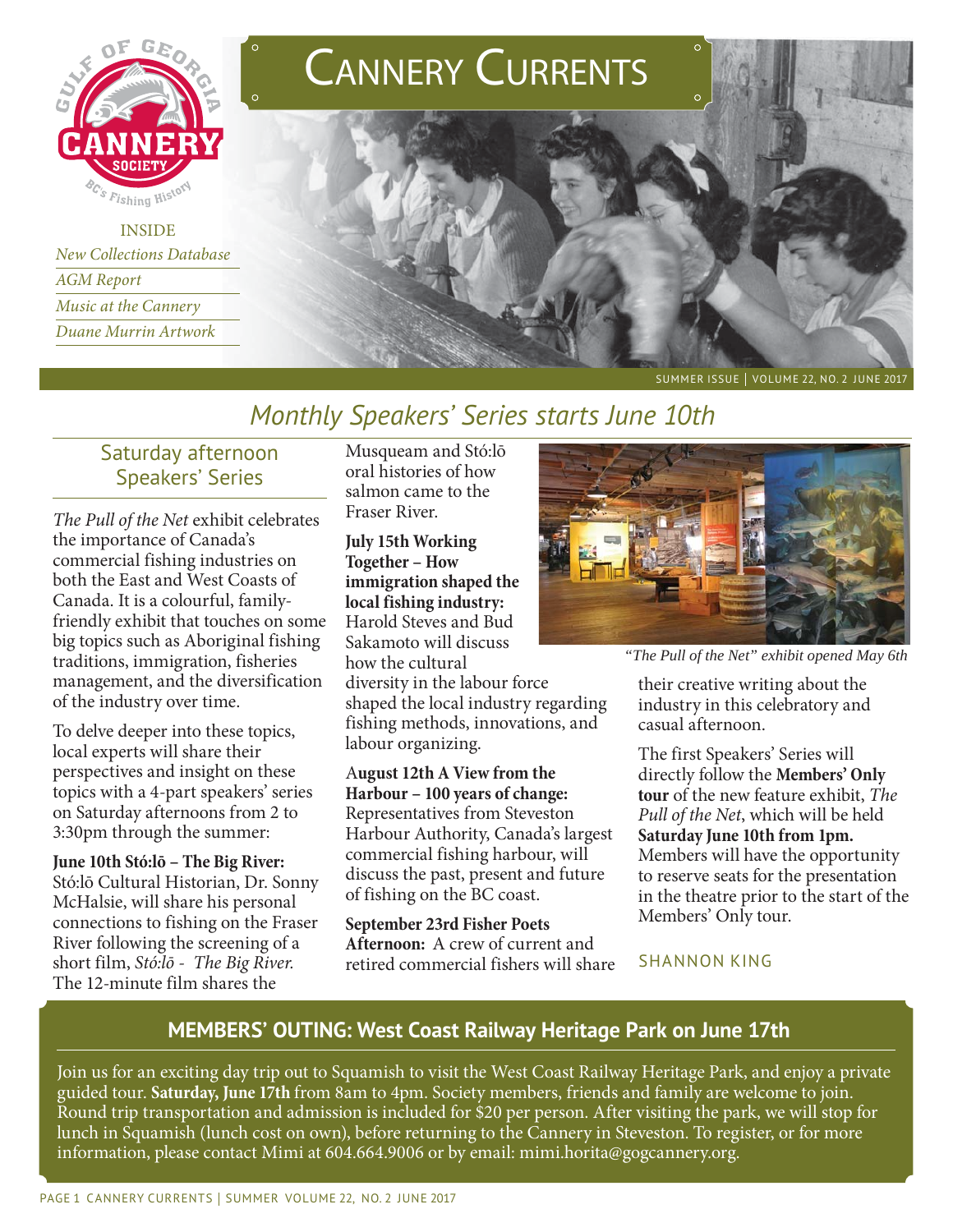#### New Collections Database



The Society has a new collections database! Thanks to funding received from the New Horizons for Seniors Program in 2016 for our Oral History Project, we were able to purchase new web-based database software. Currently, users can search, view, and listen to audio from our Oral History Collection. Over the next while we will be working to add more of our collections to give people access to our historic photos, reference library, archive, and artifact collections. Be sure to keep checking back to see our updates and new additions! To access the database, go to **www.cannerycollections.org** 



*(above left) Detail of a database record showing the embedded audio player that can be used to listen to each interview. (above) Database portal screen showing some of the Oral History Collection records available for viewing.* 

#### HEIDI RAMPFL

## FROM THE EXECUTIVE DIRECTOR

### Report from AGM

This past April 22nd, the Cannery Society held its Annual General Meeting. Existing board members Everett Pierce, Eileen Carefoot, Elizabeth Batista, Paul Schaap, Dave Semple and Kit Grauer were reelected for another two-year term. We also welcomed new member Susan Stiene, who joined the board for the first time. Susan is a resident of Richmond and a former manager at YVR and brings with her a wealth of business acumen.

The membership approved the 2016 audited financial statements which

were presented with a \$26,000 surplus. This surplus will be moved into the Contingency Fund for future use in an emergency.

This general meeting included the presentation of revised Society Bylaws as per the new BC Societies Act. Significant changes to the Cannery Society's Bylaws included:

• Voting by proxy to be allowed at AGM and Special General Meetings • The requirements to remove a Director reduced to a 2/3 vote of **Directors** 

• Chair may vote in a board meeting in case of a tie vote

- One Director may serve as both
- Treasurer and Secretary
- Removal of term limits for Board Chair

• Allow for signing authority of Directors beyond Chair and Vice-Chair

Thank you to member Robert Kiesman for his advice in revising our Bylaws. If you would like a copy of the new Bylaws or the 2016 statements, please email our Executive Director, Rebecca, at rebecca.clarke@gogcannery.org.

#### REBECCA CLARKE

Condolences to the family of Nora Medenwalt who passed away last December. Nora was a long time board member of the Society and teacher in the Richmond School District. She will forever be remembered for her positive energy and the knowledge she brought to the Cannery.

Our condolences to past Board Chair, Kim Evans, who lost her husband Jack, this past April. Jack was well loved and respected in the Steveston community and will be missed.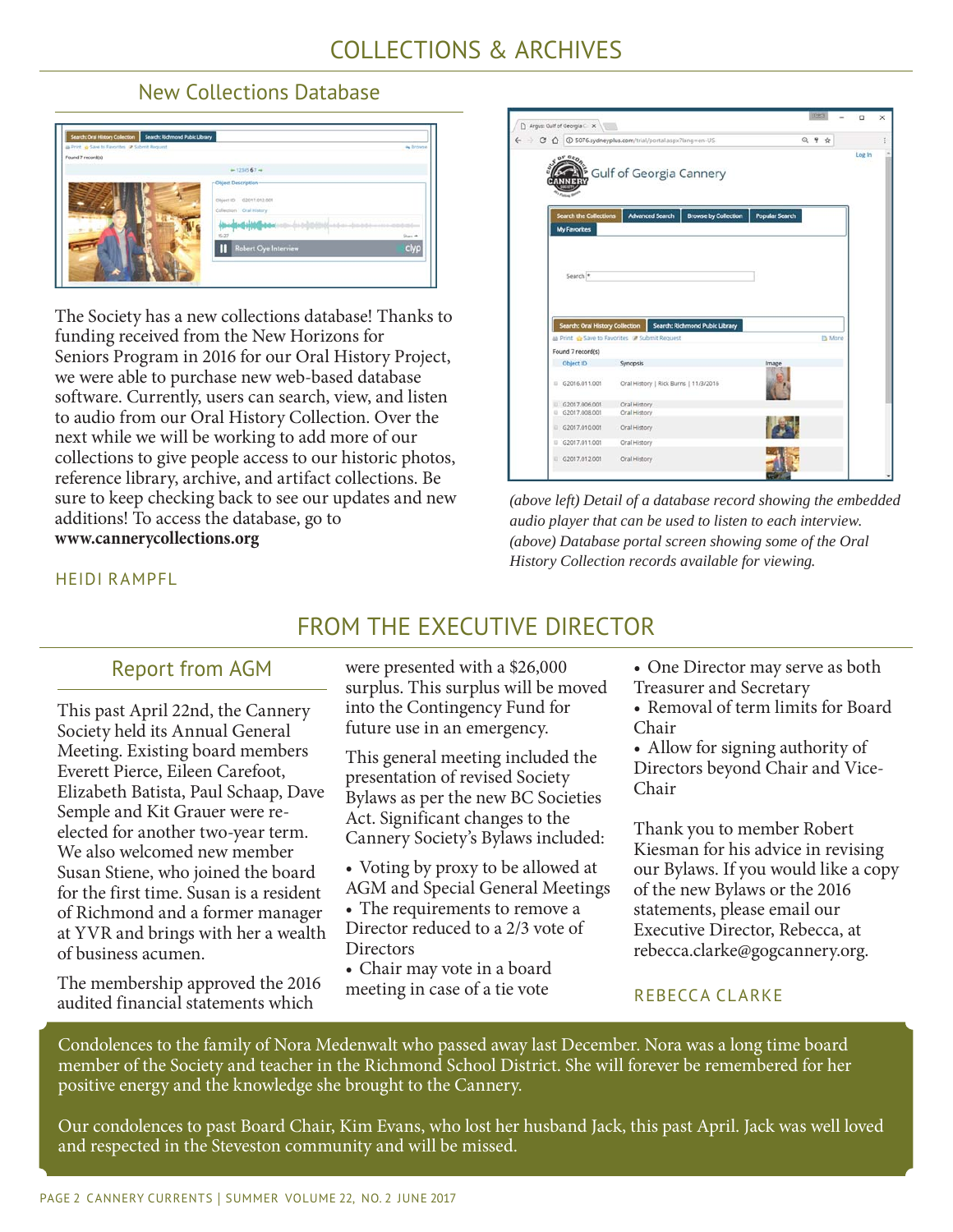## WHAT'S NEW AT THE CANNERY

## Music at the Cannery Starts July 7th



*"Cannery Row" on the Tank Deck in summer 2016.*

Join us for another season of Music at the Cannery! This year, we are bringing back past favourites of our series and adding new and exciting musicians to our lineup.

The season will kick off on July 7th with our popular series regular – Cannery Row. With a sold out

show last year, their performances are always unique and spectacular with their diverse musical style that ranges from roots and blues of Memphis, the bayou rhythms of Louisiana, the latin percussion sounds of Cuba, and all the way back to the fiddle jig of east coast Canada.

The series will then continue every Friday night in July and August with (in order) Willy Blizzard, Harpdog Brown, Norine Braun Trio, Rockline, Irish Wakers, Sibel Thrasher and ending with special guests Company B Jazz.

Tickets will be \$7 at the door and will take place rain or shine! Concerts will be outdoors on the Tank Deck, or indoors in case of inclement weather. Doors will open at 6 pm and each show will start at 6:30pm. We look forward to seeing you there!

## YOU'RE INVITED: **MEMBERS' POTLUCK**

Please join us for our annual Members' Potluck at the Cannery on **AUGUST 27th (SUNDAY) at 5:00 pm.**

We are hoping for some summer sunshine, so that we can set the tables out on the south deck behind the cannery and enjoy the view of Steveston harbour. In case of rain, our party will move indoors.

Please bring a dish to share -- Last name starts with:

A - J: Appetizer

K - P: Hot or Cold Entree

Q - Z: Dessert

*Bring your own beverages. Hope to see you there!*

#### CARINA HARRIS



#### Duane Murrin Artwork at the Cannery Store

New to the Cannery Store this month is the artwork of the North Shore's Duane Murrin. After many years as a graphic designer, Duane became a self-taught artist. His west coast landscapes are influenced by works of the Group of Seven and Art Nouveau. Duane says "living on the west coast has provided me with an abundance of visual stimulation. I love to search for locations that are seasoned with character. I look for trees with personality, twisting and writhing with stories to tell, their roots would into undulating hills alive with golden moss and tall grasses."

You can find Duane's vibrant images on art tiles in either 4"x 4" or 8"x 8" sizes, as well as coasters and lanterns. They make the perfect west coast accent to your home, or a great gift.

ROB HART